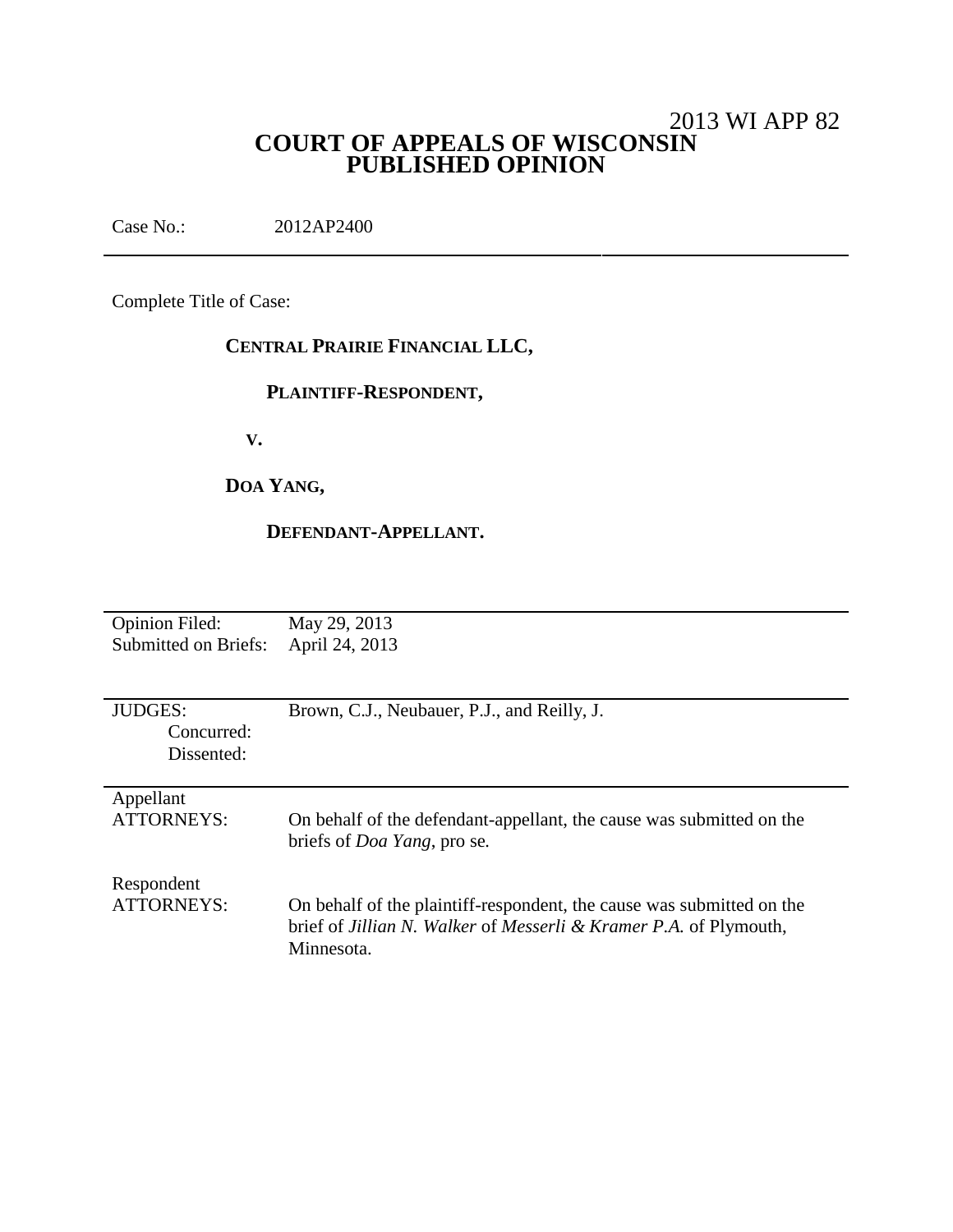# **2013 WI App 82**

## **COURT OF APPEALS DECISION DATED AND FILED**

#### **May 29, 2013**

**Diane M. Fremgen Clerk of Court of Appeals**

#### **NOTICE**

**This opinion is subject to further editing. If published, the official version will appear in the bound volume of the Official Reports.**

**A party may file with the Supreme Court a petition to review an adverse decision by the Court of Appeals.** *See* **WIS. STAT. § 808.10 and RULE 809.62.**

# **Appeal No. 2012AP2400**

#### **Cir. Ct. No. 2012CV129**

#### **STATE OF WISCONSIN IN COURT OF APPEALS**

**CENTRAL PRAIRIE FINANCIAL LLC,**

**PLAINTIFF-RESPONDENT,**

**V.**

**DOA YANG,**

**DEFENDANT-APPELLANT.**

APPEAL from a judgment of the circuit court for Sheboygan County: L. EDWARD STENGEL, Judge. *Affirmed*.

Before Brown, C.J., Neubauer, P.J., and Reilly, J.

¶1 BROWN, C.J. In this case, Doa Yang appeals from a summary judgment granted in favor of Central Prairie Financial LLC, the company that owns Yang's indebtedness on a credit card account formerly owned by Chase Bank USA, N.A. Yang argues that Central Prairie failed to establish a prima facie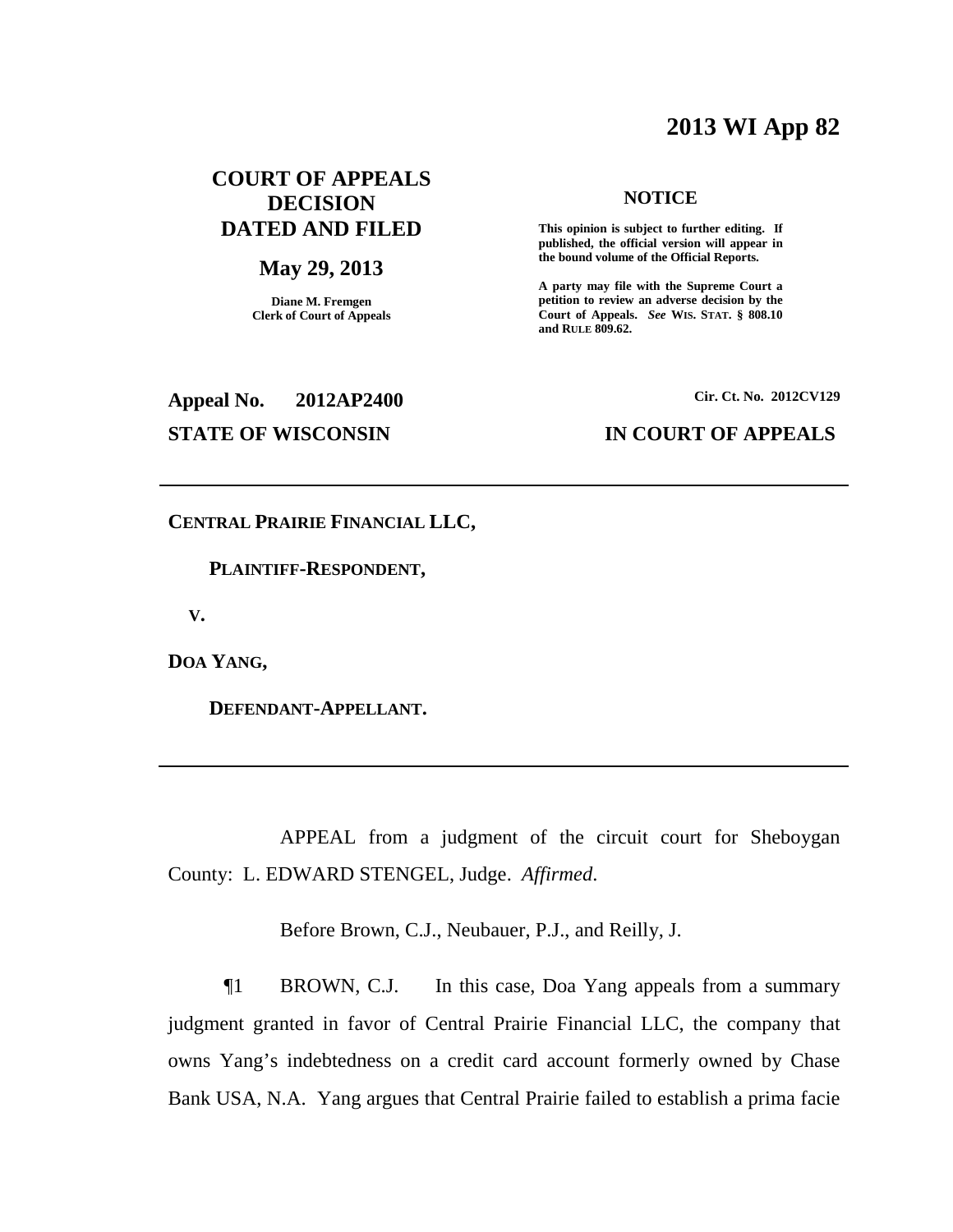case that Yang is responsible for the debt, despite Central Prairie's submission of affidavits and documentation establishing the existence of Yang's credit card account, Yang's default, the amount owed at the time of default, and the debt's sale and assignment from Chase to Central Prairie.<sup>1</sup> Yang claims that the facts here are controlled by *Palisades Collection LLC v. Kalal*, 2010 WI App 38, 324 Wis. 2d 180, 781 N.W.2d 503. But, as we will discuss, the affidavits supporting summary judgment here are far more detailed with respect to personal knowledge than in *Palisades*. Because Yang identifies no genuine dispute of material fact and Central Prairie was entitled to judgment as a matter of law, we affirm.

## *Background*

¶2 In February 2012, Central Prairie sued Yang to recover Yang's debt for purchases made with his Chase credit card plus accrued interest. In response, Yang answered that he was "without knowledge or information sufficient to form a belief as to the truth" of the material allegations and counterclaimed regarding alleged violations of WIS. STAT. §§ 422.409(2) (describing notice of assignment necessary for debtor's obligations to transfer to assignee) and 422.411(1) (2011-  $12)^{2}$  (discussing rules concerning when a creditor may claim attorney fees). Central Prairie filed a motion for summary judgment along with numerous exhibits including the following:

<sup>&</sup>lt;sup>1</sup> The documents establish that Yang's defaulted account was first purchased from Chase Bank by Global Acceptance Credit Company, LP and then purchased from Global Acceptance Credit Company by Central Prairie.

<sup>&</sup>lt;sup>2</sup> All references to the Wisconsin Statutes are to the 2011-12 version unless otherwise noted.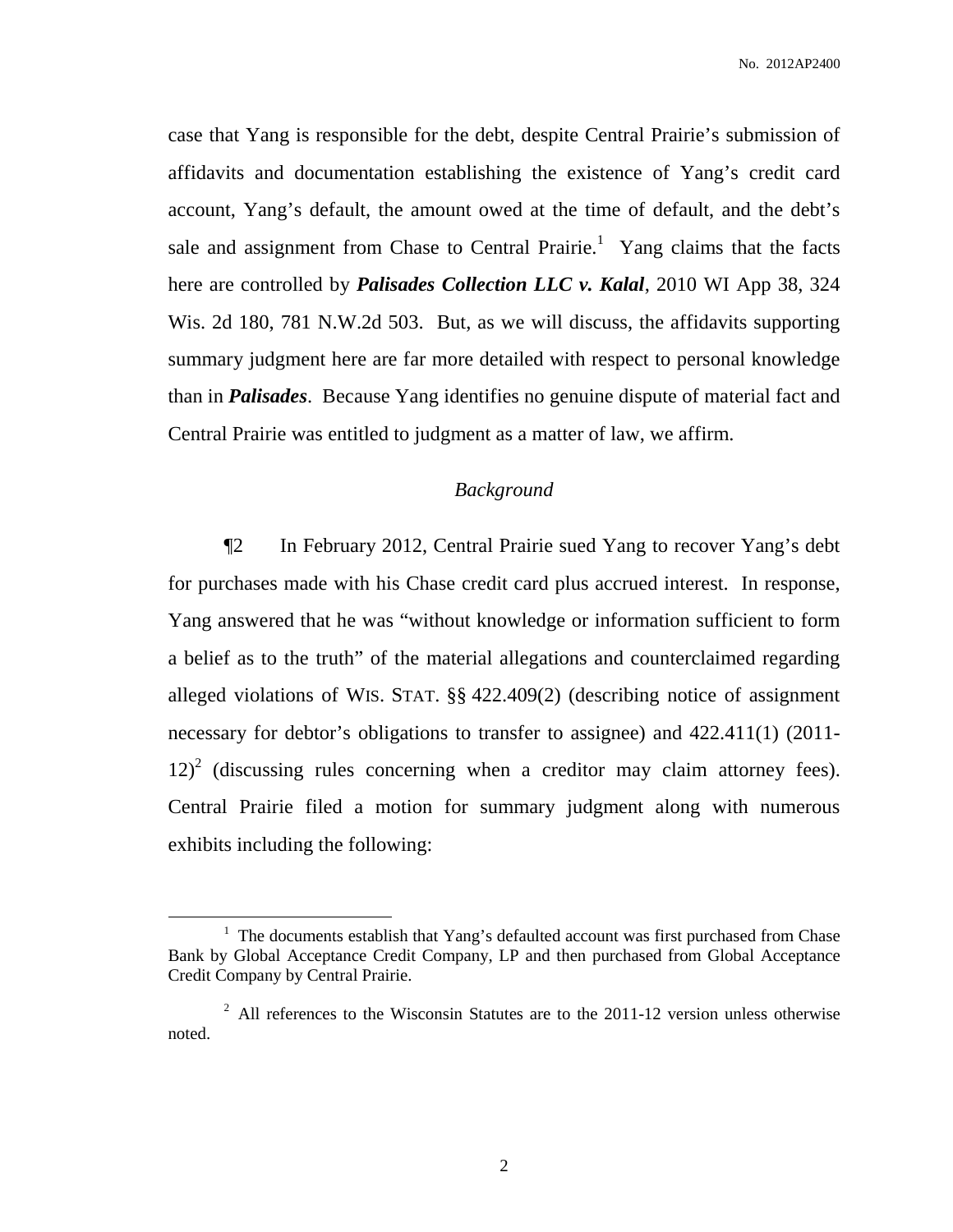- 1. An affidavit from the custodian of Central Prairie's records that Central Prairie's business practices included purchasing defaulted credit card accounts from Chase Bank, that in such purchases Central Prairie obtains and integrates Chase's electronic records of those accounts into Central Prairie's own business records, and that review of those regularly kept records reflected that Yang was issued a credit card by Chase, failed to make payments and therefore defaulted on the terms of the Cardmember Agreement, and that Central Prairie thereafter acquired "all right and title" in Yang's account.
- 2. **"**True and correct copies" of Yang's Cardmember Agreement, Yang's monthly billing statements, the Bill of Sale and other documents substantiating the purchase and sale of Yang's defaulted account and its assignment from Chase to Central Prairie, as well as an affidavit establishing the transfer of the electronic records of Yang's account from Chase Bank to Central Prairie.

¶3 In response, Yang's attorney submitted an affidavit asserting various legal conclusions, including that the record custodian's affidavit "does not [establish the witness's] requisite personal knowledge under [WIS. STAT. §] 908.03(6)" and that under *Palisades*, 2010 WI App 38, ¶22, the custodian "does not provide any knowledge as to how original creditor, Chase Bank USA, N.A. creates these original [billing] statements." Central Prairie replied that "unlike the plaintiff in *Palisades*, Plaintiff has produced affidavits executed by each of its predecessors in interest, going back to the original creditor." Central Prairie also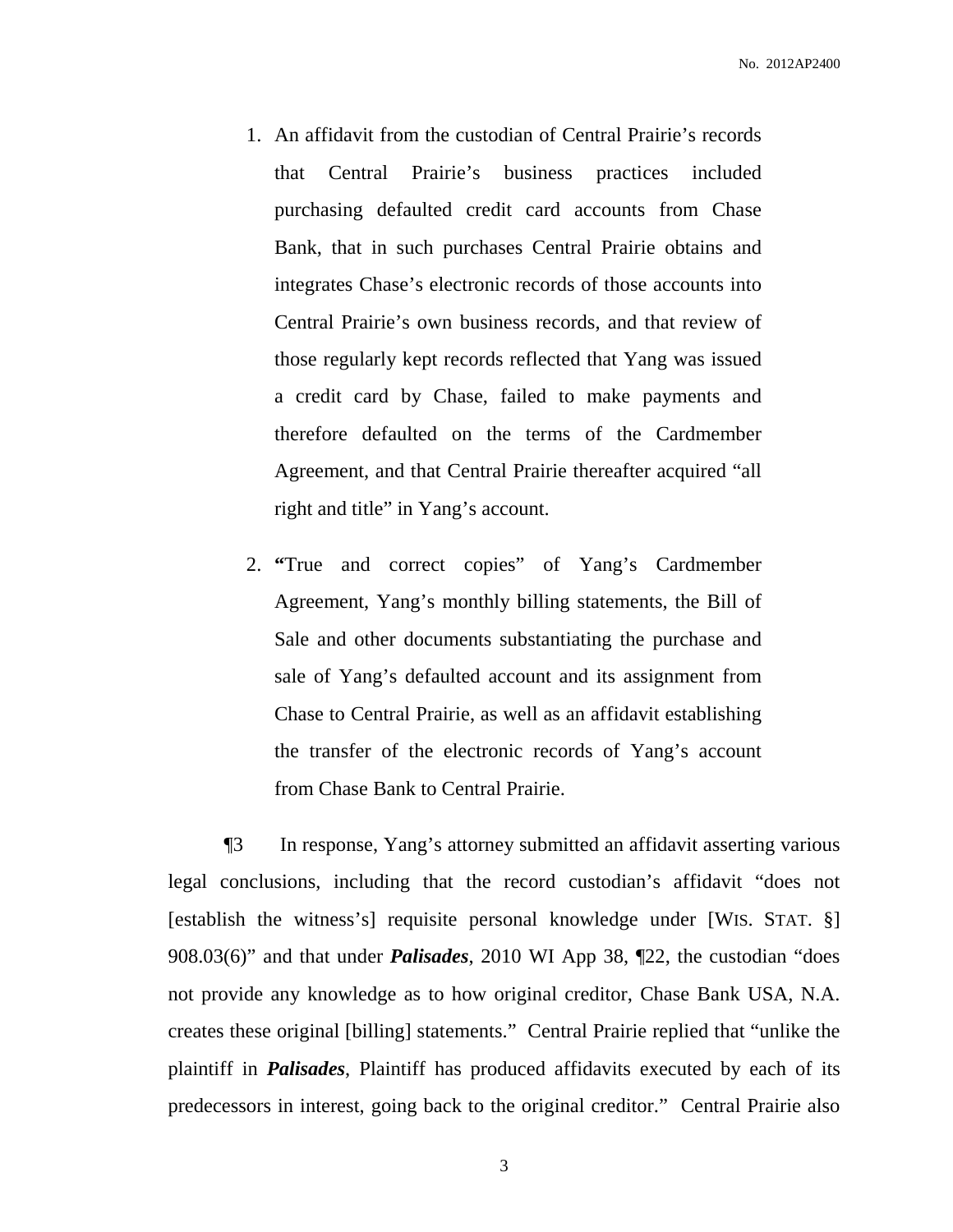argued that "records relating to Defendant's Account were transmitted by a person [with] personal knowledge in the regular course of a regularly conducted activity, a sale of a debt," and thus were admissible evidence under § 908.03(6). Furthermore, Central Prairie asserted, the computer-generated statements "are not hearsay and are admissible under … § 908.03(6)."

¶4 After a hearing, the circuit court granted Central Prairie's motion and issued an order for summary judgment and judgment in favor of Central Prairie. Yang appeals.<sup>3</sup>

#### *Discussion*

¶5 In reviewing a circuit court decision granting summary judgment, this court applies the same standards as the circuit court, under WIS. STAT. § 802.08. *Board of Regents v. Mussallem*, 94 Wis. 2d 657, 674, 289 N.W.2d 801 (1980). When the moving party's supporting affidavits and exhibits establish a prima facie case that it is entitled to judgment, and the defendant fails to establish any dispute of fact, then summary judgment will be granted. *Id.*

¶6 Central Prairie sued Yang "to enforce a cause of action arising from a consumer credit transaction," alleging that Yang owed Central Prairie for money that he charged for goods and services, plus interest, using the credit card account

<sup>&</sup>lt;sup>3</sup> Central Prairie in its brief asserts that the circuit court subsequently entered an order dismissing Yang's counterclaims as well, and Central Prairie interprets Yang's appeal as including this dismissal. The record on appeal includes no documentation of any such order, however, and Yang's notice of appeal references only the court's October 12, 2012 order granting summary judgment and judgment, which makes no mention of Yang's counterclaims. Furthermore, on appeal Yang has made no argument reasserting any of the counterclaims he pleaded.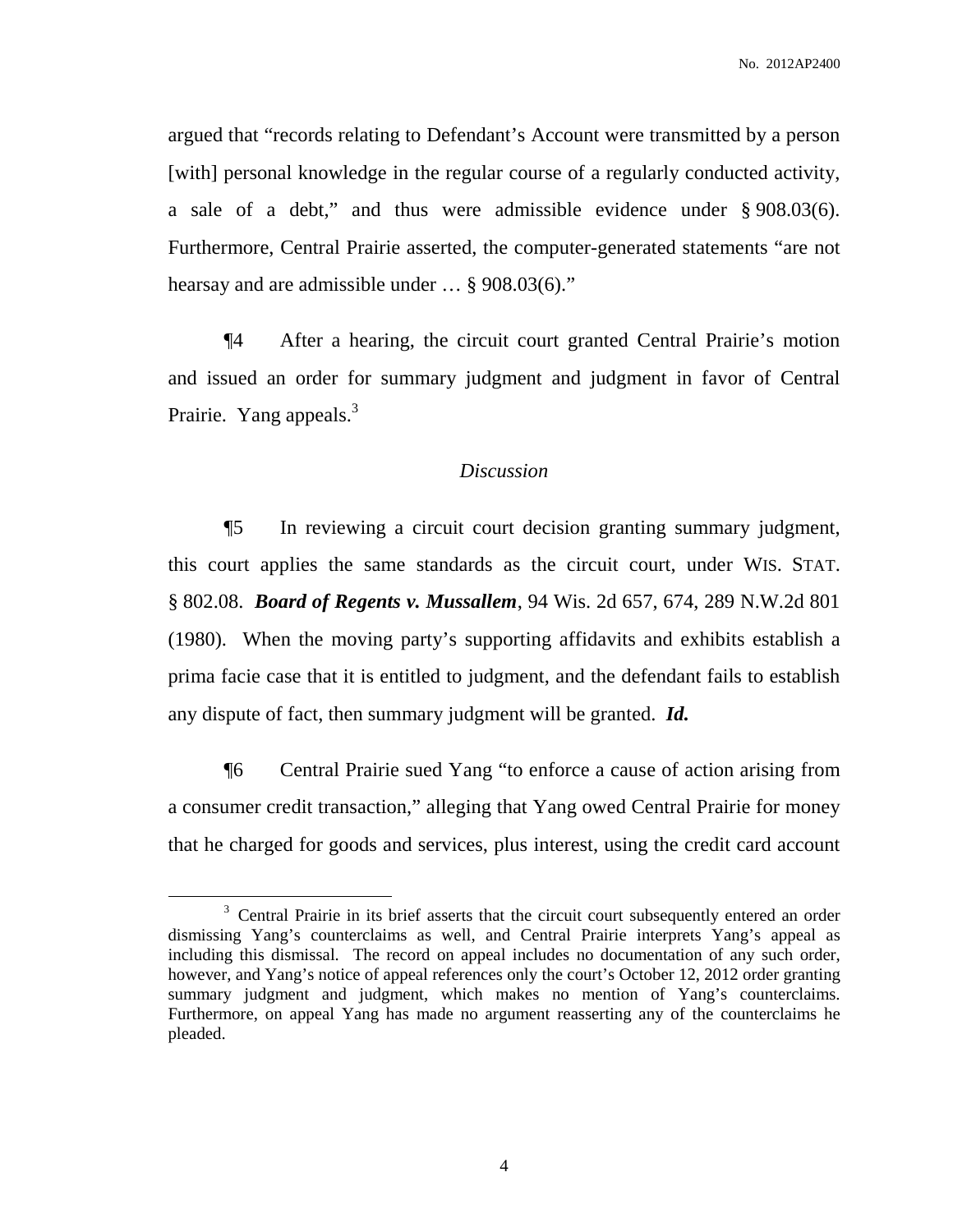No. 2012AP2400

that Chase subsequently assigned to Central Prairie. While the complaint refers to Yang's underlying "consumer credit transaction" with Chase Bank, it also notes correctly that in Wisconsin the assignee of a consumer debt is not a "creditor" under Wisconsin's consumer credit statutes, provided that the assignee does not regularly lend money directly to consumers. *Rsidue, L.L.C. v. Michaud*, 2006 WI App 164, ¶14, 295 Wis. 2d 585, 721 N.W.2d 718. Hence, the special pleading requirements of WIS. STAT. § 425.109(1) do not apply here.

¶7 Instead, this is an ordinary action to collect money owed under a contract. Where a valid contract exists, we enforce the parties' intent as set forth in the contract terms. *Riegleman v. Krieg*, 2004 WI App 85, ¶20, 271 Wis. 2d 798, 679 N.W.2d 857. Our examination of the record shows that Central Prairie has submitted evidence of an unambiguous contract between Chase and Yang establishing Yang's credit card account and the valid assignment of Chase's contract rights to Central Prairie. First, Central Prairie has produced the Cardmember Agreement to which, according to Central Prairie's record custodian's sworn statement and the statement from Chase's own record custodian referenced in that statement, Yang agreed to be bound when he obtained a credit card from Chase. That agreement includes provisions stating that Yang "agree[s] to pay [Chase] amounts [he] owe[s]," and that Yang will "be in default" if, among other things, he fails to pay "at least the minimum amount due by the date and time due as shown on your billing statement." The agreement also expressly states that Chase "may assign [the] account, any amounts [owed to Chase], or any of [Chase's] rights and obligations under this agreement to a third party," which will make that third party entitled to enforce the assigned rights.

¶8 In addition to this contract and the billing statements for the associated account, Central Prairie also documented the transactions through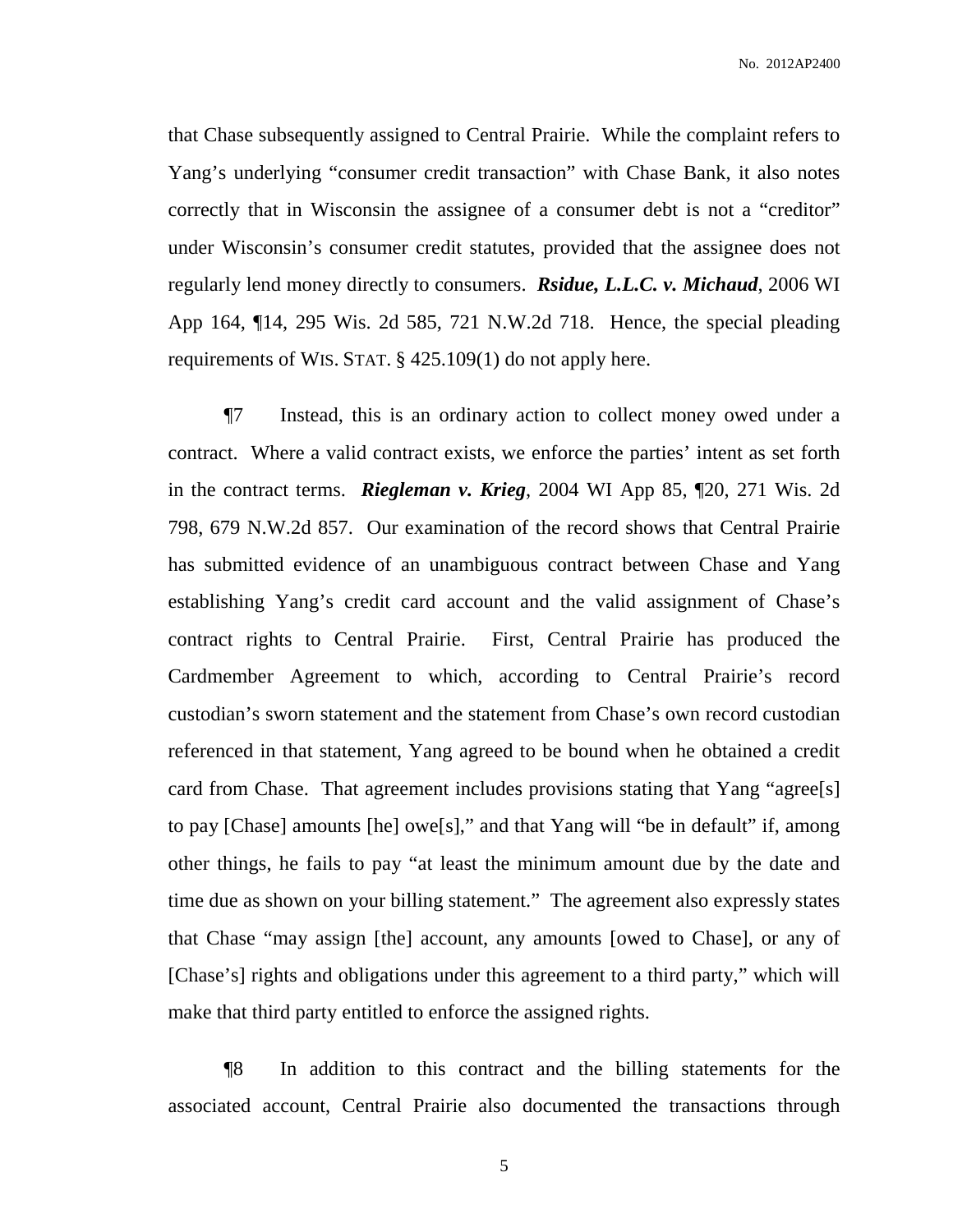which a set of defaulted accounts including Yang's account was sold and assigned to Central Prairie. Central Prairie furthermore submitted proof that it sent Yang a notice validating its status as the current assignee of Yang's indebtedness to Chase.

¶9 Yang has submitted no evidence of any defense to his obligation to pay this debt. Instead, his argument is that Central Prairie's submissions are insufficient to make a prima facie case under *Palisades*. But Yang's reliance on *Palisades* is unavailing. *Palisades* stands for the extremely narrow proposition that the hearsay exception for business records is not established when the only affiant concerning the records in question lacks personal knowledge of how the records were made. *See Palisades*, 324 Wis. 2d 180, ¶22. In *Palisades*, the only affidavit submitted by the assignee "present[ed] no facts that show that [the affiant] ha[d] personal knowledge of how the account statements were prepared and whether they were prepared in the ordinary course of [the original creditor's] business" and offered no basis from which to infer that the affiant had "personal knowledge of how [the original creditor] prepared the accounts." *Id.*, ¶23. Specifically, the affidavit was from an agent of the plaintiff itself, who had no personal knowledge of the original creditor's record-keeping practices. *See id.*,  $\P\P 4 - 5.$ 

¶10 Here, in stark contrast, Central Prairie has produced documentation to validate the existence and amount of the indebtedness under a contract with the original creditor, Chase, and the transactions by which that indebtedness (and records of it) was assigned to Central Prairie. First, the affidavit of Central Prairie's own record custodian confirms his personal knowledge of Central Prairie's regular practice of purchasing defaulted Chase accounts and receiving transmission of "electronic account information at the time the accounts are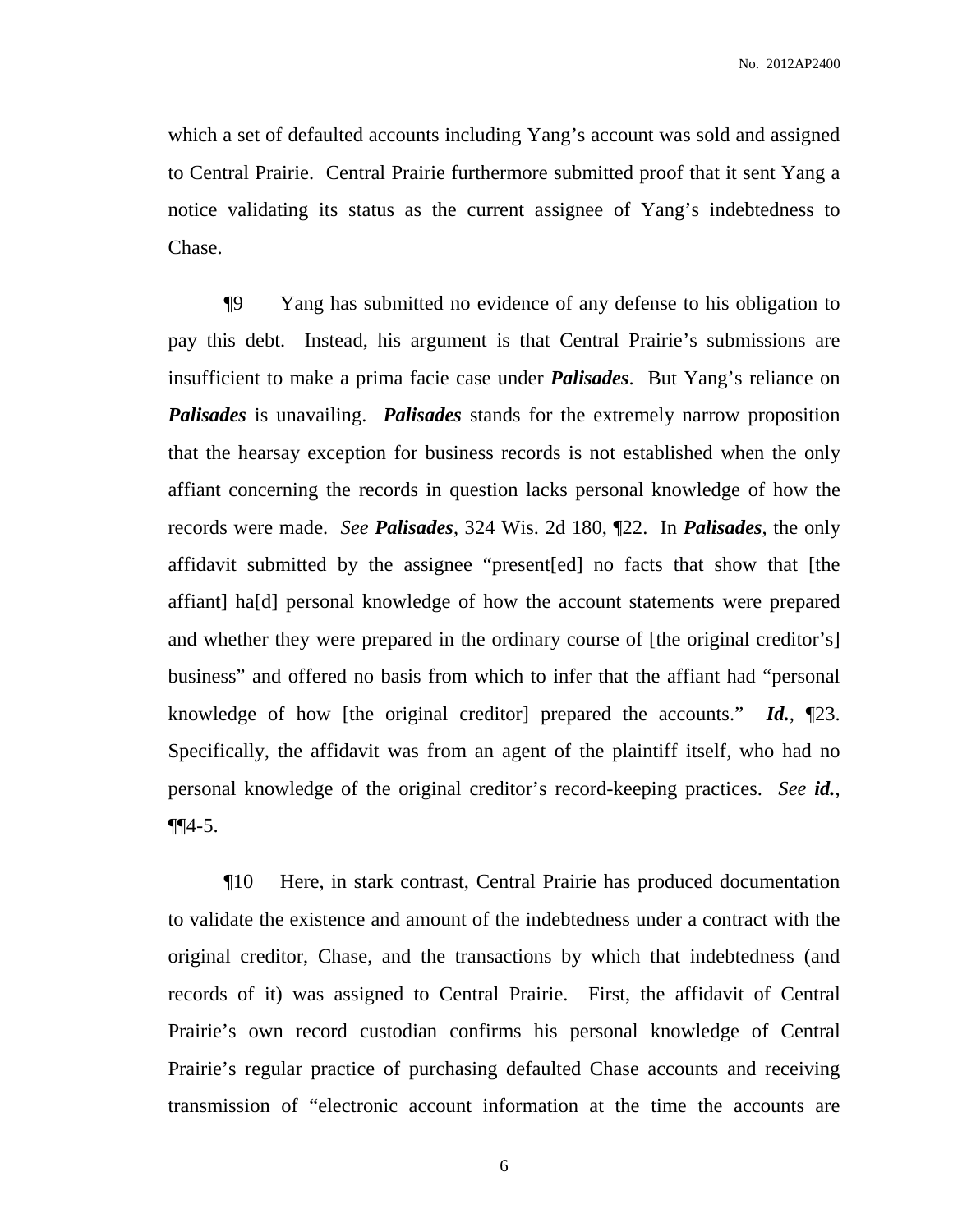assigned," along with the terms and conditions and account statements, which records are regularly "integrated … from Chase Bank USA, N.A. into [Central Prairie's] own business records." This aspect alone, the custodian's explanation of the regular processes by which Chase's electronic account records are transmitted to its assignees, already differentiates this case from *Palisades*, where the affiant had no apparent knowledge of how Chase prepared its accounts.

¶11 The same affiant further confirms that "based on his review of those records," Yang was issued a Chase credit card account, agreed to be bound by the Cardmember Agreement, and incurred charges as reflected in the monthly billing statements; "true and correct" copies of the Cardmember Agreement and billing statements are attached. The same affiant also swore that the documentation of the Bill of Sale of the account from Chase to Global Acceptance and the subsequent assignment from Global Acceptance to Central Prairie were a "true and correct" copy of the documentation of those events held in Central Prairie's records.

¶12 That documentation of the Bill of Sale, moreover, includes a statement from Chase's authorized representative that Chase's own records "made at or near the time" of the material events and "kept in the ordinary course" of Chase's business reflect the existence of Yang's account and the amount of his indebtedness, as well as the affidavit of the records custodian for the intermediary assignee, Global Acceptance, stating that the records of Yang's account reflect the account data furnished by Chase to Global Acceptance at the time of that assignment.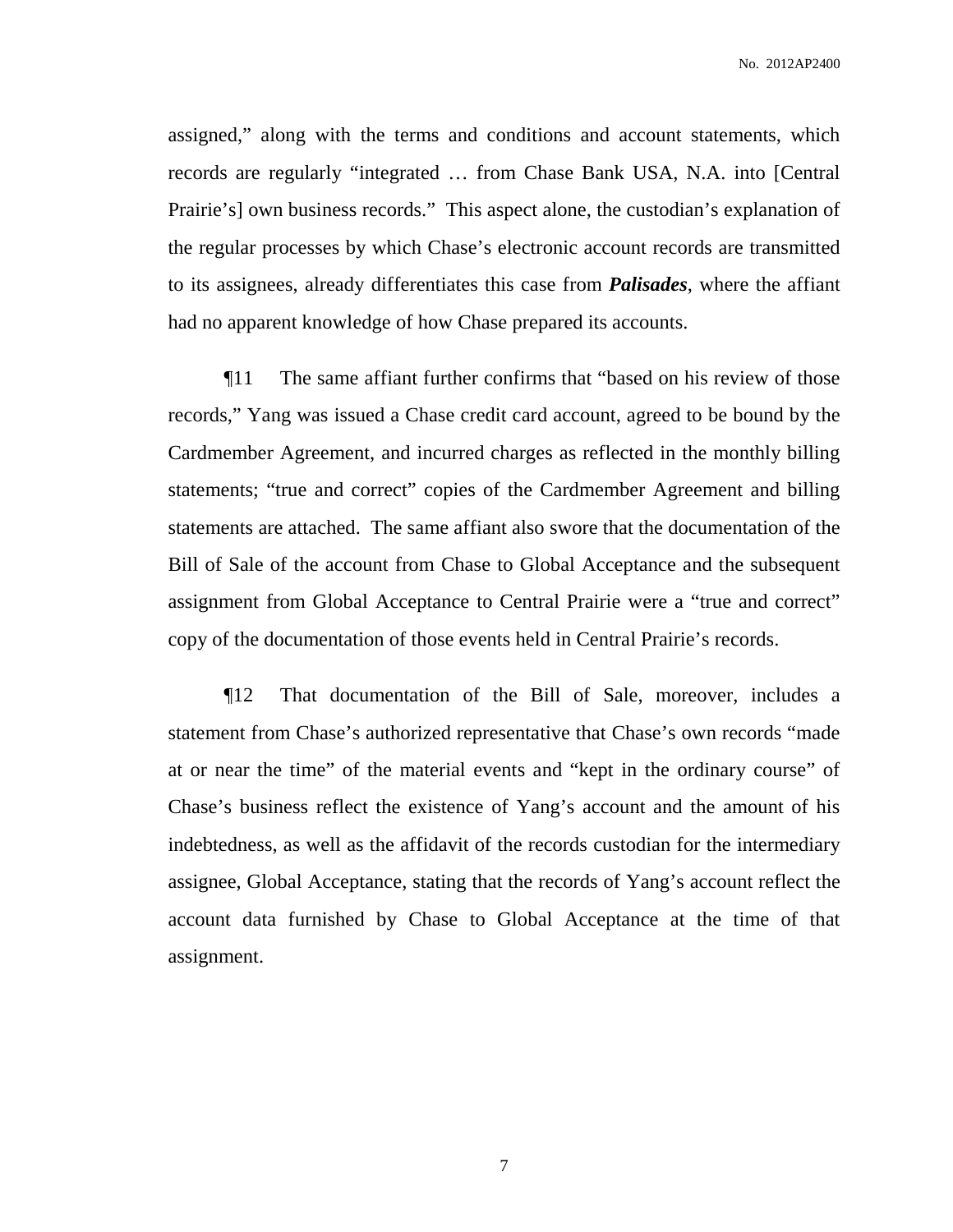¶13 The hearsay exception for business records applies to the records of Yang's indebtedness and its assignment.<sup>4</sup> That exception applies to any

> memorandum, report, record, or data compilation, in any form, of acts, events, conditions, opinions, or diagnoses, made at or near the time by, or from information transmitted by, a person with knowledge, all in the course of a regularly conducted activity, as shown by the testimony of the custodian or other qualified witness.

WIS. STAT. § 908.03(6). The key documents here—the Cardmember Agreement, billing statements, and documentation of the sale and assignment of Yang's account—fall under this exception, because affidavits establish the affiants' personal knowledge that those documents record events that occurred at the times recorded, in the course of regularly conducted business activity. As Central Prairie pointed out in its summary judgment argument:

> The routine of modern affairs, mercantile, financial and industrial, is conducted with so extreme a division of labor that the transactions cannot be proved at first hand without the concurrence of persons, each of whom can contribute no more than a slight part, and that part not dependent on his memory of the event. Records, and records alone, are their adequate repository, and are in practice accepted as accurate upon the faith of the routine itself, and of the selfconsistency of their contents. Unless they can be used in court without the task of calling those who at all stages had a part in the transactions recorded, nobody need ever pay a debt, if only his creditor does a large enough business.

*Palmer v. Hoffman*, 318 U.S. 109, 112 n.2 (1943) (citation omitted).

<sup>4</sup> Because we conclude that the records were admissible evidence under WIS. STAT. § 908.03(6), we do not address Central Prairie's alternative theory that they were admissible because they were made by a computer